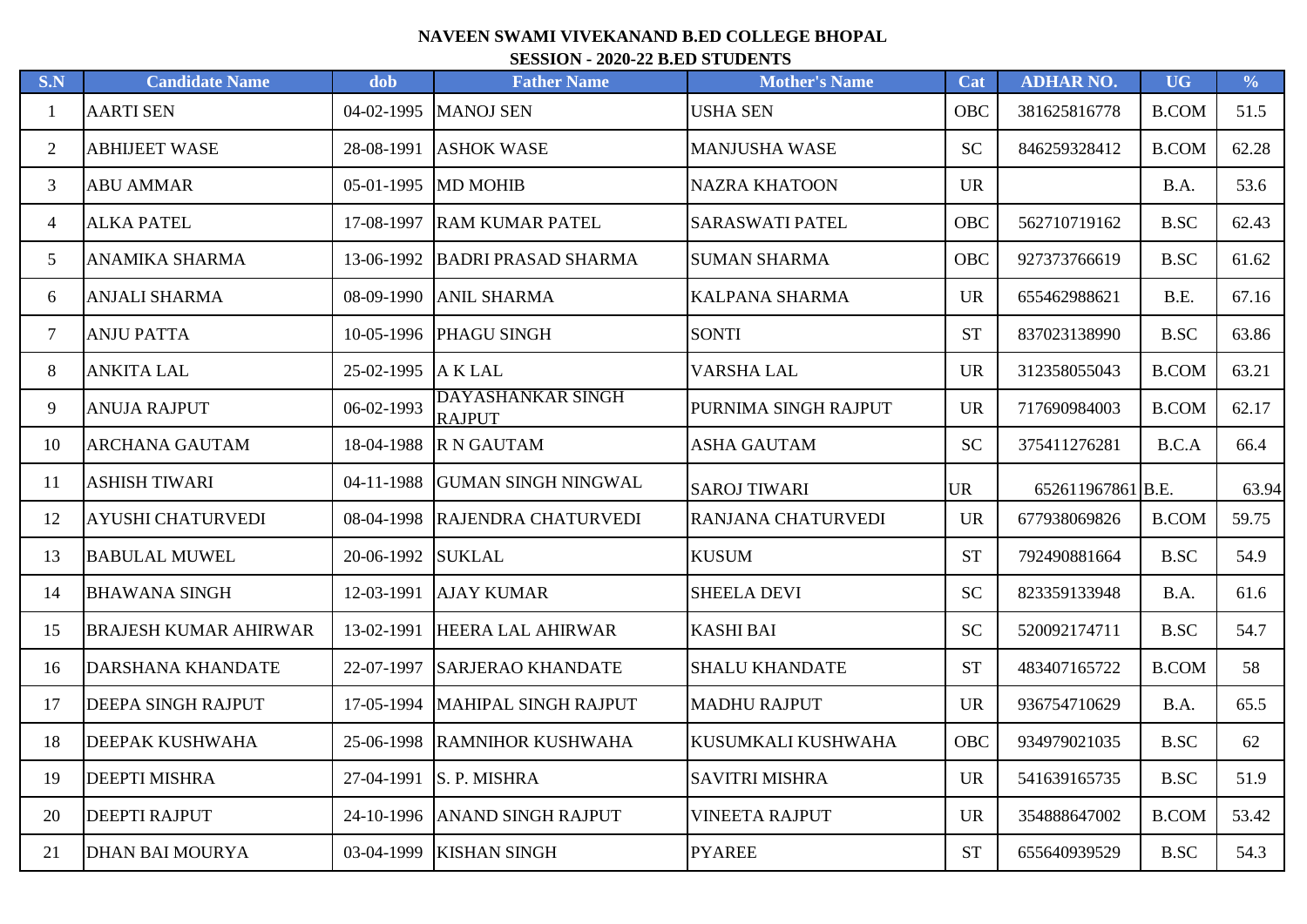| S.N | <b>Candidate Name</b>                    | dob        | <b>Father Name</b>        | <b>Mother's Name</b>    | Cat       | <b>ADHAR NO.</b> | <b>UG</b>    | $\frac{0}{0}$ |
|-----|------------------------------------------|------------|---------------------------|-------------------------|-----------|------------------|--------------|---------------|
| 22  | <b>DIKSHA BUNDELA</b>                    | 29-05-1998 | <b>LAKHAN LAL BUNDELA</b> | LEELAVATI BUNDELA       | OBC       | 832868308669     | <b>B.SC</b>  | 65.45         |
| 23  | <b>DILEEP SINGH NINAMA</b>               | 11-03-1997 | <b>BHURA NINAMA</b>       | <b>MAKKA</b>            | <b>ST</b> | 653640508620     | <b>B.SC</b>  | 61.43         |
| 24  | <b>DILKASH GAZALA</b>                    | 04-02-1998 | <b>MD HABIB ALAM</b>      | <b>BIBI SHAMA</b>       | <b>UR</b> | 386478245106     | B.A.         | 54            |
| 25  | <b>DINESH BHURIYA</b>                    | 24-03-1994 | <b>BASU BHURIYA</b>       | <b>SAMA BHURIYA</b>     | <b>ST</b> | 623493683787     | <b>B.SC</b>  | 55.16         |
| 26  | <b>DIPENDRA PANWAR</b>                   | 05-07-1999 | <b>MANOHAR SINGH</b>      | <b>MAMTA PAWAR</b>      | OBC       | 297285023015     | B.A.         |               |
| 27  | <b>GANGOTRI KIRSAN</b>                   | 27-07-1988 | <b>UMA PRASAD</b>         | <b>KSHAMA BAI</b>       | <b>ST</b> | 602403086166     | B.A.         | 57.93         |
| 28  | <b>GANPAT CHOUHAN</b>                    | 10-01-1997 | <b>RAI SINGH</b>          | <b>KUVAR BAI</b>        | <b>ST</b> | 490158964687     | B.SC         |               |
| 29  | <b>GAYA PRASAD GOUR</b>                  | 05-05-1999 | <b>HARCHAND GOUR</b>      | <b>SODHRI BAI</b>       | OBC       | 963251179962     | B.A.         |               |
| 30  | <b>GOLU DAWAR</b>                        | 10-09-1999 | <b>MONSINGH DAWAR</b>     | <b>SHYANI DAWAR</b>     | <b>ST</b> | 878464697811     | <b>B.SC</b>  | 59.56         |
| 31  | <b>IQRA SULTAN</b>                       | 09-06-1999 | <b>SULTAN HUSSAIN</b>     | <b>FIRDOUS SULTAN</b>   | <b>UR</b> | 831812820205     | <b>B.SC</b>  |               |
| 32  | <b>JYOTI PARTE</b>                       | 06-02-1993 | <b>SHIV PRASAD PARTE</b>  | <b>BHAGWATI PARTE</b>   | <b>ST</b> | 521185762681     | <b>B.COM</b> | 61.32         |
| 33  | <b>KHETESHWAR KUMAR</b><br><b>THAKUR</b> | 15-05-1996 | <b>DEVESHWAR THAKUR</b>   | <b>SUMITRA DEVI</b>     | <b>UR</b> | 666229432230     | <b>B.SC</b>  | 52.47         |
| 34  | <b>KHUSHBOO KACHOLE</b>                  | 08-06-1993 | <b>VISHNU</b>             | <b>ARUNA</b>            | <b>UR</b> |                  | B.E.         | 70            |
| 35  | <b>KILAN BHABOR</b>                      | 11-07-1995 | <b>KAM SINGH</b>          | <b>RAMILA</b>           | <b>ST</b> | 828852891362     | <b>B.SC</b>  | 57.62         |
| 36  | <b>KOMAL MALAV</b>                       | 07-09-1995 | <b>DHIRENDRA MALAV</b>    |                         | <b>UR</b> |                  |              |               |
| 37  | <b>KRATISHRI RAWAT</b>                   | 15-07-1996 | MEHARBAN SINGH RAWAT      | <b>ANITA RAWAT</b>      | <b>UR</b> | 515161653963     | <b>B.SC</b>  | 77.89         |
| 38  | <b>KUNTI DEVI BANSKAR</b>                | 20-06-1995 | <b>RAKESH KUMAR</b>       | <b>SHANTI DEVI</b>      | <b>SC</b> | 343539025173     | <b>B.SC</b>  | 63.70         |
| 39  | <b>MD ASIF</b>                           | 15-04-1995 | <b>MD MUSHTAQUE</b>       | <b>HUSN ARA</b>         | <b>UR</b> | 648304462986     | <b>B.SC</b>  | 52.60         |
| 40  | <b>MD FAIZAN AKHTER</b>                  | 05-04-1989 | <b>MD SAYEED AKHTAR</b>   | <b>GULCHAMANARA</b>     | <b>UR</b> | 568491997026     | B.A.         | 63            |
| 41  | <b>MD KASHIF ALAM</b>                    | 25-12-1997 | <b>MD GAYAS UDDIN</b>     | <b>BIBI GAZALAUDDIN</b> | <b>UR</b> | 294117128898     | B.A.         | 50.33         |
| 42  | <b>MD NAZIM</b>                          | 07-08-1997 | <b>ASLAM</b>              | <b>SAFIA KHATOON</b>    | <b>UR</b> | 952833238622     | B.SC         | 60.8          |
| 43  | <b>MD SALMAN KHAN</b>                    | 05-12-1996 | <b>SOBHAN KHALIFA</b>     | <b>BIBI LATTOON</b>     | <b>UR</b> | 796072480687     | B.A.         | 56.2          |
| 44  | <b>MD SHAMSUJJUHA</b>                    | 11-08-1997 | <b>MD MUSTAQUE</b>        | <b>BIB RAHMATI</b>      | UR        |                  | B.A.         | 54.93         |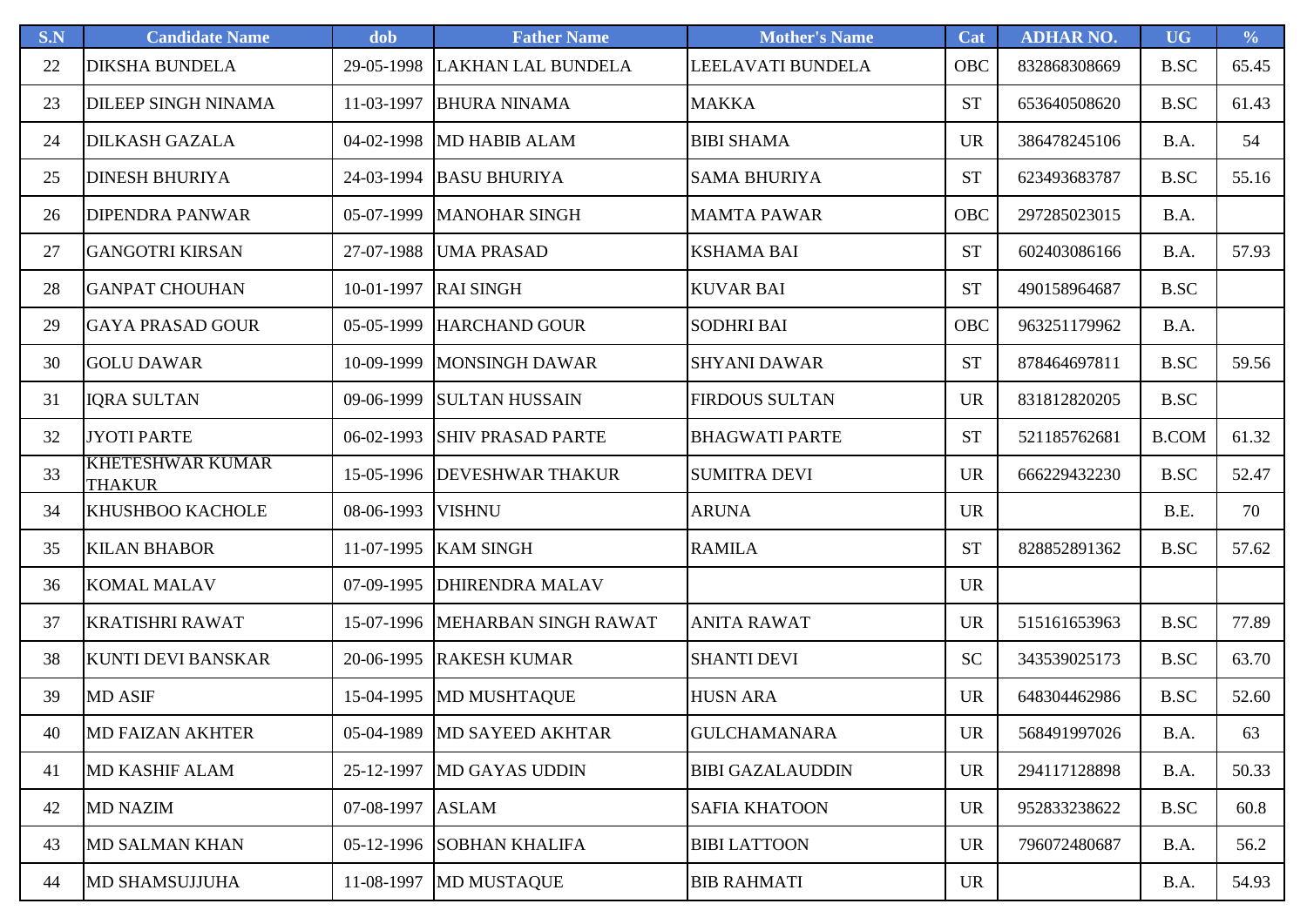| S.N | <b>Candidate Name</b>     | dob        | <b>Father Name</b>           | <b>Mother's Name</b>    | Cat        | <b>ADHAR NO.</b> | <b>UG</b>      | $\frac{0}{0}$ |
|-----|---------------------------|------------|------------------------------|-------------------------|------------|------------------|----------------|---------------|
| 45  | <b>MD WASIM AKRAM</b>     | 19-09-1998 | <b>MD WASIQUR RAHMAN</b>     | <b>NAGINA PERWEEN</b>   | <b>UR</b>  | 444046435328     | B.A.           | 53.6          |
| 46  | <b>MEENA SARKAR</b>       | 06-07-1988 | <b>RABINDRONATH SARKAR</b>   | <b>SAVITA SARKAR</b>    | <b>UR</b>  | 850390220637     | B.A.           | 59.89         |
| 47  | <b>MEHTAB SOLANKI</b>     | 25-05-1998 | <b>THANSINGH</b>             | <b>KESHAR BAI</b>       | <b>ST</b>  | 342331485092     | B.A.           |               |
| 48  | <b>MINHAJ MUSTAYEEN</b>   | 02-10-1996 | <b>FIROZ ANWER</b>           | <b>MEHNIGAR KHATOON</b> | <b>UR</b>  | 654210246648     | <b>B.SC</b>    | 61.73         |
| 49  | <b>MONIKA FULMALI</b>     | 19-06-1994 | <b>SANTOSH KUMAR FULMALI</b> | <b>TRIVENI FULMALI</b>  | <b>UR</b>  | 436292796463     | B.A.           | 57.29         |
| 50  | <b>MONIKA VYAS</b>        | 05-07-1999 | <b>YUGAL KISHOR</b>          | <b>SUMAN LATA</b>       | <b>EWS</b> | 966863564160     | <b>B.SC</b>    | 57.43         |
| 51  | <b>NADEEM HAIDAR</b>      | 15-08-1997 | <b>MD SHOAIBUR RAHMAN</b>    | <b>BIBI NAUBAHAR</b>    | <b>UR</b>  | 894945247097     | B.A.           | 52.73         |
| 52  | <b>NAVEEN KUMAR DUBEY</b> | 10-03-1996 | HIMANSHU KUMAR DUBEY         | <b>SANGITA DEVI</b>     | <b>UR</b>  | 979074228342     | B.A.           | 58.28         |
| 53  | <b>NEETU AHIRWAR</b>      | 06-02-1990 | <b>SHYAM LAL AHIRWAR</b>     | <b>MEENU AHIRWAR</b>    | <b>SC</b>  | 560926585345     | <b>B.COM</b>   | 51.89         |
| 54  | <b>NEHA MISHRA</b>        | 21-07-1999 | <b>MAHENDRA MISHRA</b>       | <b>GIRIJA MISHRA</b>    | <b>UR</b>  | 594154823163     | <b>B.COM</b>   |               |
| 55  | NIRMALA KANIJIYA          | 16-07-1998 | HARIHAR KANOJIYA             | <b>KANTI KANOJIYA</b>   | <b>SC</b>  | 771147197956     | <b>B.SC</b>    | 60.29         |
| 56  | <b>OSAMABIN AAKIL</b>     | 20-04-1998 | MD. AAKIL                    | <b>SHAKILA KHATOON</b>  | <b>UR</b>  | 775818903418     | <b>B.SC</b>    | 54.86         |
| 57  | <b>PAYAL GORAKHWAR</b>    | 09-04-1991 | OM PRAKASH GORAKHWAR         | HEMLATA GORAKHWAR       | <b>SC</b>  | 597319182567     | B.A.           | 44.82         |
| 58  | <b>PIYUSH</b>             | 18-06-1999 | <b>GANIRAM</b>               | <b>PUSHPA</b>           | <b>SC</b>  | 805326808327     | B.A.           |               |
| 59  | PRAMILA SARYAM            | 17-06-1993 | <b>SOPICHAND SARYAM</b>      | <b>SAROJ SARYAM</b>     | <b>ST</b>  | 677538223213     | B.A.           | 57.8          |
| 60  | <b>PRATEEK GUPTA</b>      | 03-05-1996 | <b>ARUN GUPTA</b>            | <b>ANJNA GUPTA</b>      | <b>UR</b>  | 506520543132     | B.A.           | 72.61         |
| 61  | PRIYANKA JHARIYA          | 26-01-1998 | <b>DINESH JHARIYA</b>        | <b>SOKTA BAI</b>        | <b>SC</b>  | 458621424565     | B.A.           | 51.5          |
| 62  | <b>RAJA BABU BANSHKAR</b> | 20-07-1997 | <b>RAKESH KUMAR</b>          | <b>SHANTI DEVI</b>      | <b>SC</b>  | 301321688600     | $_{\rm B. SC}$ | 55.9          |
| 63  | <b>RAJIV KUMAR</b>        |            | 12-09-1990 DASHRATH YADAV    | <b>ASHLEKHA DEVI</b>    | <b>UR</b>  | 494469337559     | B.A.           | 63.25         |
| 64  | <b>RAKESH BAGHEL</b>      | 08-04-1999 | <b>BALUSINGH BAGHEL</b>      | <b>MUNNI BAI BAGHEL</b> | <b>ST</b>  | 316456323469     | B.A.           |               |
| 65  | <b>RAMTEE PARAD</b>       | 29-08-1995 | <b>RUP SINGH PARAD</b>       | <b>LADKEE</b>           | <b>ST</b>  | 735219840704     | B.A.           | 50.92         |
| 66  | <b>RANI DANGI</b>         | 14-08-1994 | <b>BHADUR SINGH DANGI</b>    | <b>BHARTI DANGI</b>     | OBC        | 405493374689     | <b>B.SC</b>    | 60.8          |
| 67  | <b>RASHMI TIWARI</b>      | 02-03-1998 | <b>RAKESH TIWARI</b>         | <b>MAYA TIWARI</b>      | <b>UR</b>  | 955261930191     | <b>B.COM</b>   | 59.92         |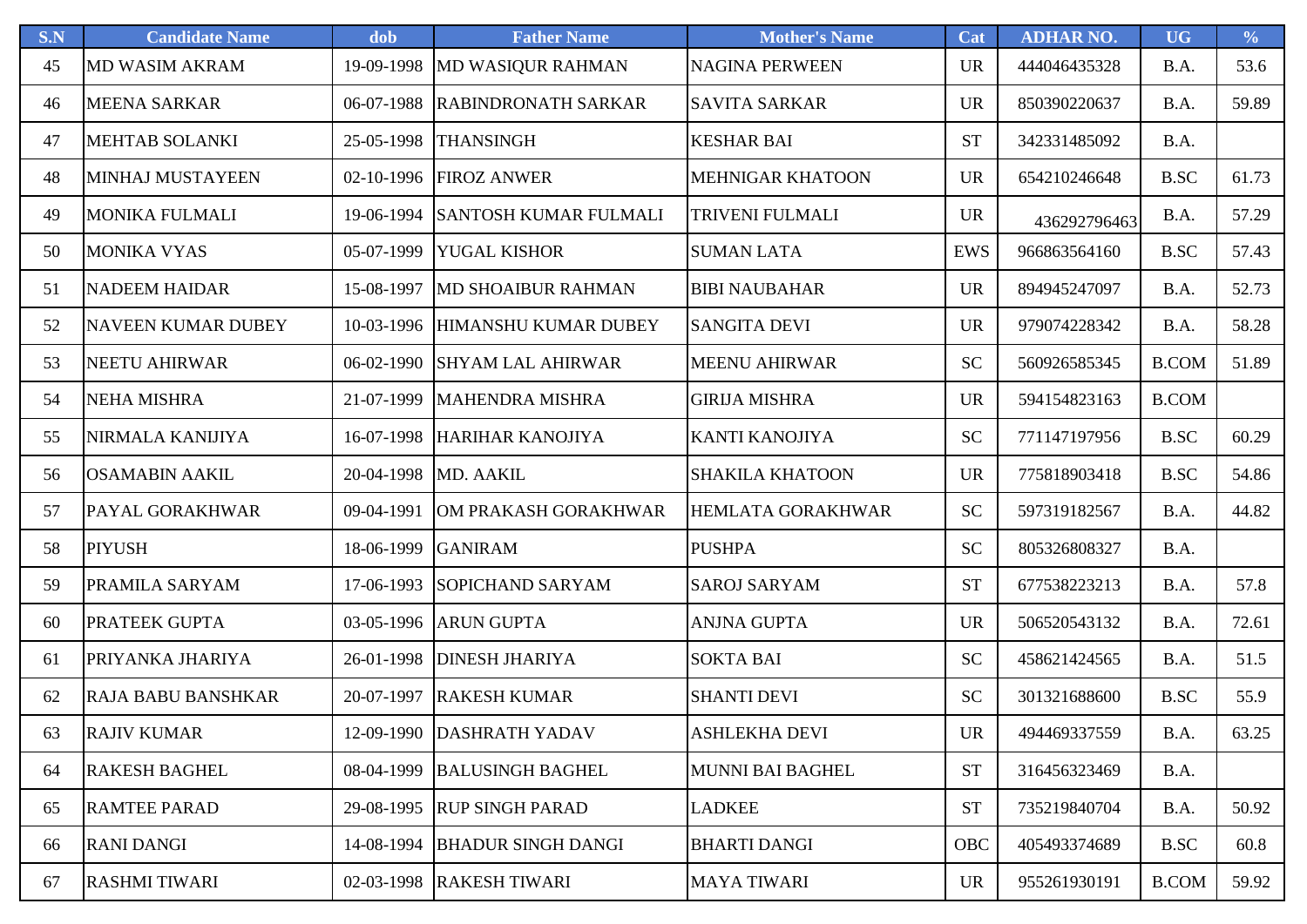| S.N | <b>Candidate Name</b>                      | dob        | <b>Father Name</b>             | <b>Mother's Name</b>      | Cat       | <b>ADHAR NO.</b>  | <b>UG</b>    | $\frac{0}{0}$ |
|-----|--------------------------------------------|------------|--------------------------------|---------------------------|-----------|-------------------|--------------|---------------|
| 68  | <b>RASNA DUDWE</b>                         | 04-02-2000 | <b>BHIMSINGH</b>               | <b>BABITA</b>             | <b>ST</b> | 964574827963      | B.A.         |               |
| 69  | <b>RAUSHAN KUMAR SINHG</b>                 | 21-08-1995 | <b>CHANDRANAND SINGH</b>       | <b>SHARDA DEVI</b>        | <b>UR</b> | 965755077703      | B.A.         | 53.46         |
| 70  | <b>RENUKA YADAV</b>                        | 31-10-1997 | <b>BHAWANI PRASAD YADAV</b>    | <b>HEMLATA YADAV</b>      | OBC       | 791829175320      | <b>B.COM</b> | 65.75         |
| 71  | <b>RESHMA CHOUHAN</b>                      | 10-06-1990 | <b>SEKADIYA CHOUHAN</b>        | <b>MANGTI BAI CHOUHAN</b> | <b>ST</b> | 377997987813      | B.A.         | 49            |
| 72  | <b>RICHA PATHAK</b>                        | 23-01-1986 | <b>SHANKAR PATHAK</b>          | <b>LATA DUBEY</b>         | <b>UR</b> | 946480184291      | B.A.         | 62.33         |
| 73  | <b>ROSHNI RAJVANSH</b>                     | 23-02-1997 | <b>PRATAP SINGH RAJVANSH</b>   | <b>SUNITA RAJVANSH</b>    | <b>SC</b> | 957693374263      | <b>B.COM</b> | 60.02         |
| 74  | <b>RUPESH KUMAR DWIVEDI</b>                | 23-02-1994 | <b>BRIJENDRA KUMAR DWIVEDI</b> | <b>SHASHIKALA DWIVEDI</b> | <b>UR</b> | 585354599872      | B.A.         | 71.94         |
| 75  | <b>SAKSHI PALIWAL</b>                      | 06-10-1997 | <b>MAHESH PALIWAL</b>          | <b>ANITA PALIWAL</b>      | <b>UR</b> | 696098773022      | B.A.         | 60.2          |
| 76  | <b>SALONI NINGWAL</b>                      | 20-04-1997 | <b>S K TRIPATHY</b>            | SANGITA NINGWAL           | <b>ST</b> | 733250845319 B.A. |              | 50            |
| 77  | <b>SANGITA JADHAV</b>                      | 04-06-1995 | <b>RATANSING JADHAV</b>        | <b>MADEE JADHAV</b>       | <b>ST</b> | 730994372451      | <b>B.SC</b>  | 61.32         |
| 78  | <b>SANJU</b>                               | 09-06-1998 | <b>SUMALSINGH</b>              | <b>RAMBAI</b>             | <b>ST</b> | 676350506759      | <b>B.SC</b>  |               |
| 79  | <b>SANTOSH MALVIYA</b>                     | 21-06-1998 | <b>MAKHAN LAL</b>              | <b>IMRAT BAI</b>          | <b>SC</b> | 830467137999      | B.SC         |               |
| 80  | <b>SAPNA CHOUHAN</b>                       | 10-10-1989 | <b>SARDAR SINGH CHOUHAN</b>    | <b>ANBAI CHOUHAN</b>      | <b>ST</b> | 242688447449      | <b>B.SC</b>  | 59.65         |
| 81  | <b>SARITA MANDLOI</b>                      | 06-07-1997 | <b>BHARATSINGH MANDLOI</b>     | <b>NAHALI BAI</b>         | <b>ST</b> | 440192208245      | B.A.         | 58.10         |
| 82  | <b>SATYAM VERMA</b>                        | 25-06-1996 | <b>DARASINGH</b>               | <b>RAJNIBAI</b>           | OBC       | 346773823832      | <b>B.SC</b>  | 56.3          |
| 83  | <b>SHEETAL SHARMA</b>                      | 29-12-1999 | <b>KAMLESH SHARMA</b>          | RADHA SHARMA              | <b>UR</b> | 225094854417      | <b>B.COM</b> | 63.5          |
| 84  | <b>SHIVENDRA KUMAR</b><br><b>THAKURIYA</b> | 01-06-1999 | RAM CHANDRA THAKURIYA          | KESHAR KALI THAKURIYA     | <b>ST</b> | 344349582771      | <b>B.SC</b>  | 56.43         |
| 85  | <b>SHIVKUMAR SHILPI</b>                    | 27-02-1997 | <b>BALIRAM SHILPI</b>          | <b>SHEELA BAI</b>         | <b>SC</b> | 707013661957      | <b>B.SC</b>  | 65.35         |
| 86  | <b>SONALI</b>                              |            | 21-01-1999 NEPALSING           | <b>RUKMA</b>              | <b>ST</b> | 321271703358      | <b>B.COM</b> |               |
| 87  | <b>SUJATA SINGH</b>                        | 04-08-1983 | <b>GAJRAJ SINGH</b>            | <b>SUSHEELA SINGH</b>     | <b>UR</b> | 311179211154      | <b>B.SC</b>  | 64.08         |
| 88  | <b>SUMAN TRIPATHY</b>                      | 25-11-1996 | <b>SITARAM TIWARI</b>          |                           | <b>UR</b> |                   |              |               |
| 89  | <b>SUNIL SASTIYA</b>                       | 08-04-1997 | <b>SUBLA SASTIYA</b>           | <b>SUKLI SASTIYA</b>      | <b>ST</b> | 440033206653      | <b>B.SC</b>  | 58.08         |
| 90  | <b>SURBHI BAJHAL</b>                       |            | 26-11-1986  PREMCHAND BAJHAL   | SAROJ                     | <b>UR</b> | 323173698870      | <b>B.COM</b> | 51.7          |